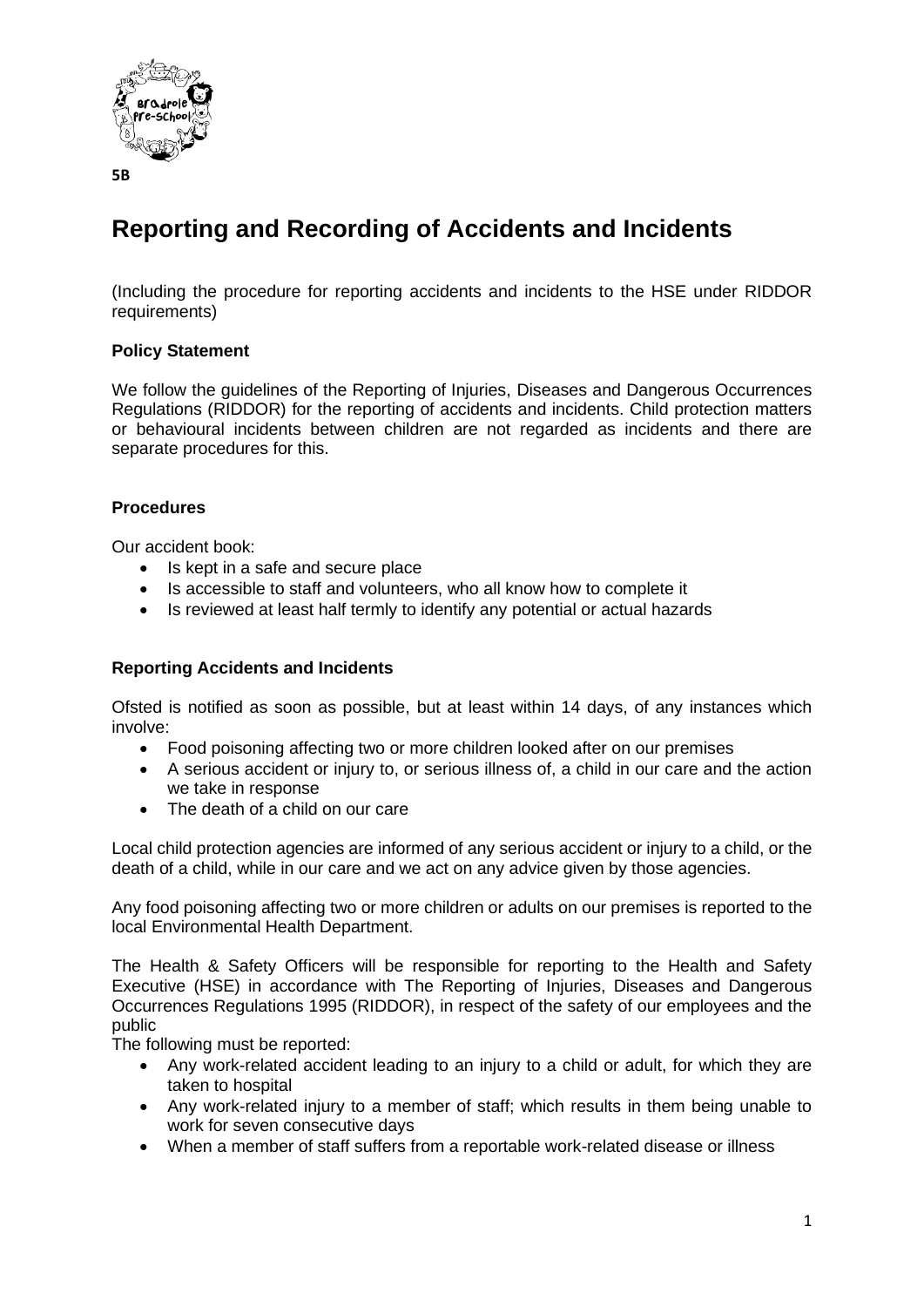

**5B**

- Any death, of a child or adult, that occurs in connection with activities relating to our work
- Any dangerous occurrences. This may be an event that causes injury or fatalities or an event that does not cause an accident, but could have done; such as a gas leak.
- Any dangerous occurrence is to be recorded in our incident book (see below).

Incidents should be reported online within 14 days at [http://www.hse.gov.uk/riddor/report.htm,](http://www.hse.gov.uk/riddor/report.htm) fatal or major injuries may be reported by telephone on 0345 300 9923.

# **Our Incident Book**

- We have ready access to telephone numbers for emergency services, including the local police. Where we are responsible for the premises we have contact numbers for the gas and electricity companies, a carpenter and plumber. Where we rent we ensure we have access to the body responsible and there is a shared procedure for dealing with emergencies
- We keep an incident book for recording major incidents, including those that we are reportable to the Health and Safety Executive as above
- These incidents include:
	- A break in, burglary, or theft of personal or the setting's property
	- An intruder gaining unauthorised access to the premises
	- A fire, flood, gas leak or electrical failure
	- An attack on a member of staff or parent on the premises or nearby
	- Any racist incident involving staff or family on the setting's premises
	- A notifiable disease or illness, or an outbreak of food poisoning affecting two or more children looked after on the premises
	- The death of a child or adult
	- A terrorist attack or a threat of one
- In the incident book we record the date and time of the incident, nature of the event, who was affected, what was done about it or if it was reported to the police, and if so a crime number. Any follow up, or insurance claim made, is also recorded
- In the unlikely event of a terrorist attack, we follow the advice of the emergency services with regard to evacuation, medical aid and contacting children's families. Our standard Fire Safety and Evacuation policy or Lockdown policy will be followed and staff will take charge of their key children. The incident is recorded when the threat is averted
- In the unlikely event of a child dying on the premises, for example, through cot death in the case of a baby, the emergency services ware called, and the advice of these services are followed
- The incident book is not for recording issues of concern involving a child. This is recorded in the child's own file